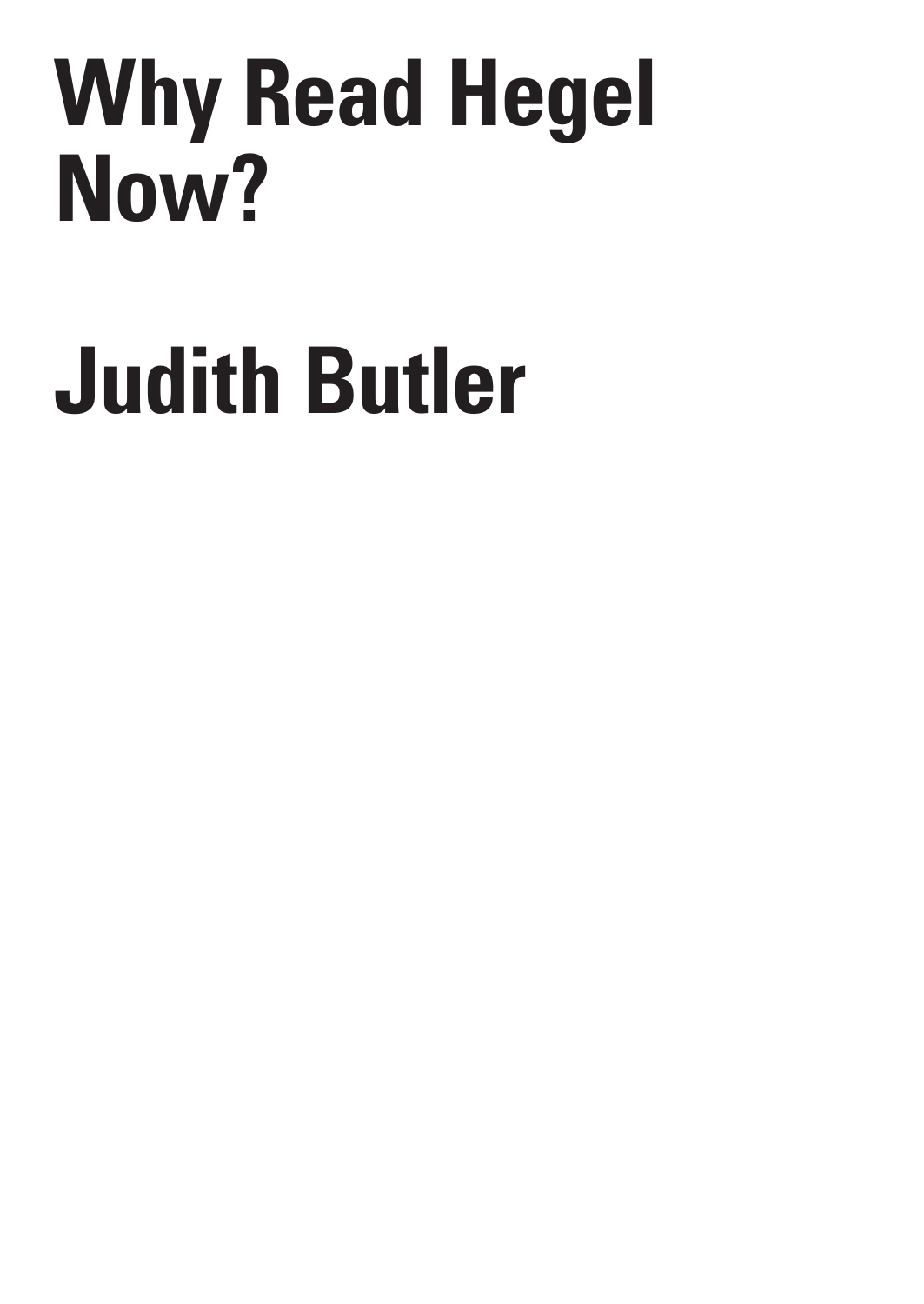**Abstract:** Reading Hegel now introduces us to a sense of disorientation in time and space that speaks to our time. Without being able to situated ourselves in relation to a progressive history or a geopolitical location unrelated to other such locations, we ask, what time is it? And, where are we? Hegel also gives us a way to think about contemporary conflicts in such a way that our social and global interdependency can be foregrounded. By taking distance from communitarian accounts of identity informing border politics and developing a relational ethics for the present derived from Hegel's thought, we can discern the basic form of a social philosophy of nonviolence.

**Keywords:** Hegel, Phenomenology of Spirit, conflict, interdependency, time, nonviolence

We are asking a question: Why read Hegel now?1 That question involves us from the start in the question of how to read him, whether he is readable at all, and under what conditions? It also involves us in trying to understand the "now" which is surely not the same "now" in which Hegel wrote more than 200 years ago. The "now" is also a philosophical and historical problem that could preoccupy us for a very long time. Let us for the moment remember that Hegel discusses this problem of "the now" in the *Phenomenology of Spirit*: the now is the same moment in which "the now" passes, and becomes a then. By the time I say "now" in order to indicate this now, I am already speaking falsely, since the now has passed by the time it is named, and the time of the name is another time altogether. We know about Hegel's Owl of Minerva. What we may not have realized is that that Owl sits on our shoulders every time we seek to capture the present moment. Philosophy itself always arrives too late on any temporal scene. But today I want to speak about the contemporary *historical* scene, and where Hegel may live within it. We understand too late, or belatedness (*nachträglichkeit*) seems to be a predicament of thinking. This suggests that we cannot anticipate what is to take place nor can we easily or adequately speak about the present. And yet, Hegel is not so useless, and perhaps not so lost to the past. Many of us of course now live with fear or anguish, or we have passed over into mourning, because we think that the conditions of democracy have been too strongly challenged or eroded from within. Is the time of democracy over, and can democracy only become a true thought on the occasion of its passing? If I suggest that this very conviction and sentiment that a time, an epoch, is over is a recurrent one, I do not mean to underestimate the enormous challenge that we face in our present lives. It is true, I

I T I Q U E /

C R I S I S & C R

Volume 8 Issue 2

<sup>1</sup> This article first appeared as "Warum Jetzt Hegel Lesen" in Zeitschrift fuer Ideengeschichte, Heff XIV/2 Sommer 2020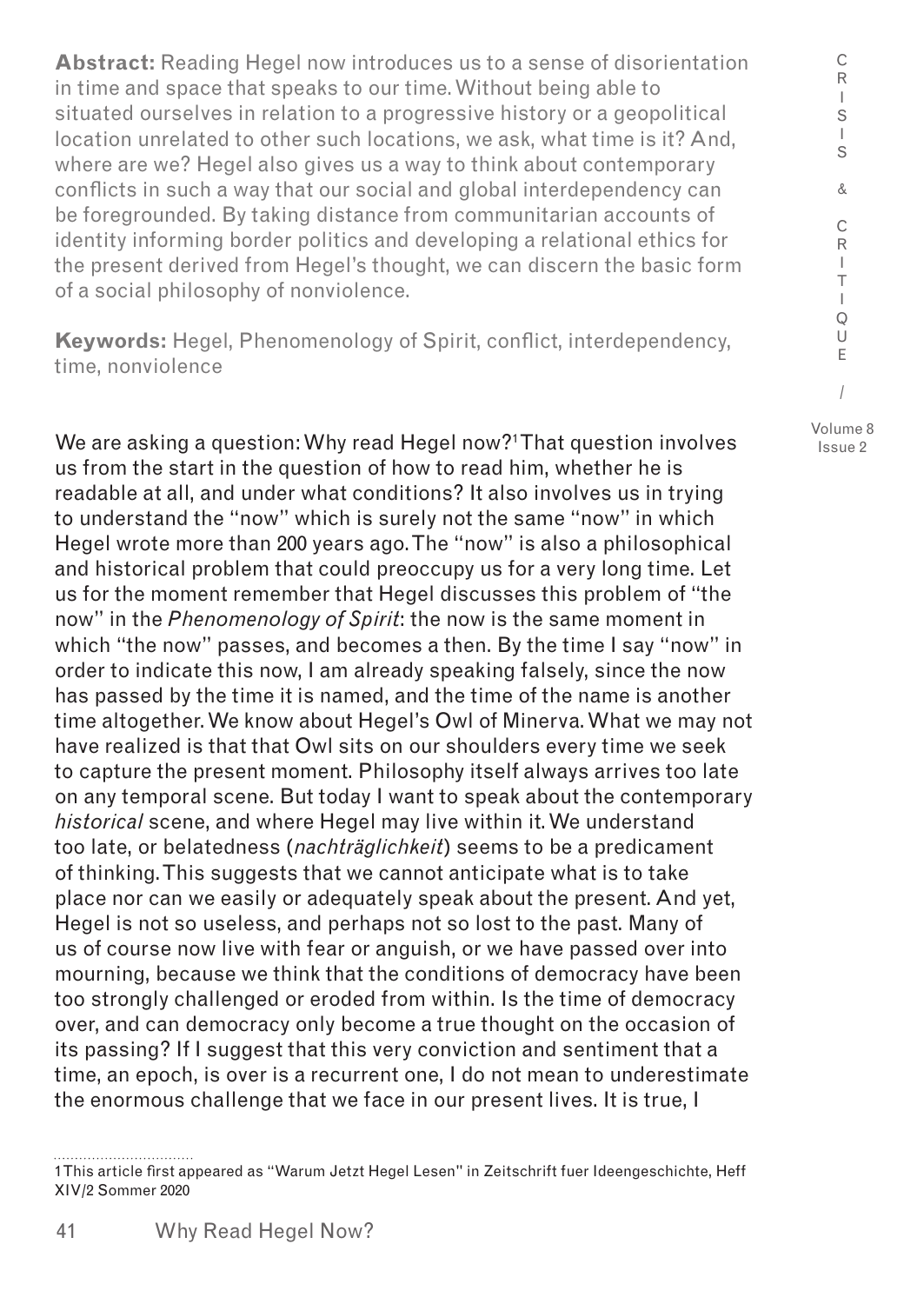would suggest, that the sense of temporal disorientation in which we live is very real, and that we may seek to quell the anxiety with which we live with a certain conviction: the earth is lost; democracy is over; the future is foreclosed. That form of fatalism suffers from an exaggerated sense of certainty. When we say that a time is over, we are saying that we no longer experience the same sort of confidence about living in a specific time or era that we once had. We had a felt sense, perhaps an unquestioned sense, of forward movement, and we accepted that phenomenological sense of time as one that could not be called into question or, rather, could no longer be called into question. But if some time is said to be over, if some historical time appears now to have come to an end, that means only that we have lost a confident sense of historical time because there is now a question of what time we are in. We might find that Hegel's reflections on the French revolution pose this question as one important temporal question that emerges under conditions of revolution, namely, *what time is it*?

I certainly do not want to claim that we are living in revolutionary times, but perhaps we are, without knowing it. Rather, I seek only to suggest that this unknowingness about what time it is, this disorientation, suggests that what some of us took for granted as the temporal conditions of experience seem no longer to hold in the way they once did. That may be because in various cultural encounters we find that people live with a very different sense of past, present, and future, or because what some have called "progress" was called "ruination" by others (Benjamin suggested that this was the case when we take progress to be purely technological).<sup>2</sup> It may also be the case if we thought that Nazism was a political movement of the past or that US racism was definitively overcome by the civil rights movement. We were apparently wrong to rely on a sense of time as moving forward in a straight line, with no potential for regression or reversal. Perhaps we thought that market rationality could never become the paradigm for rationality, or that an ethics of hospitality would remain uncontested within Europe. Perhaps we thought that environmental activism was strong enough to save the species and the earth. Perhaps we thought that both nationalism and possessive individualism would give way to a transnational community. What I am calling "disorientation" is at once a sense of shock, loss, defeat, and disillusionment. But it is also a situation that gives rise to a question, and even a questioning spirit: *what time is it?* Who can tell the time during these times? What language do we need now in order to tell the time, for once we understand the temporal and spatial coordinates of our experience, we may be able to orient ourselves better toward the task of social transformation and even the affirmation of life. If we feel condemned to live within these times, or we worry that the next

C R I S I S & C R I T I

Q U E / Volume 8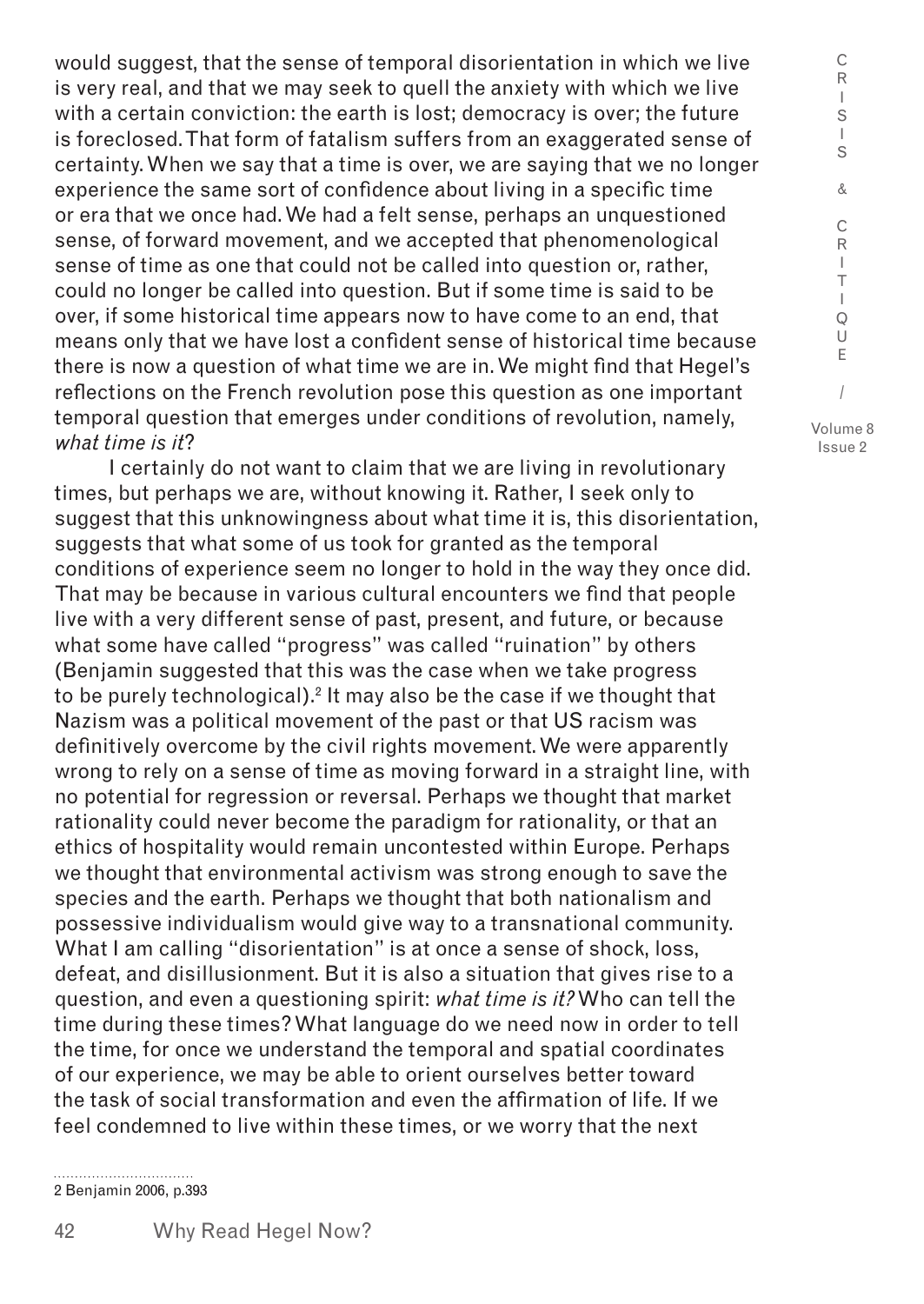generation will condemn us for leaving them a broken world, perhaps we can ask at least two questions: how might this sense of a broken world point to a path forward? Where and how do we come to affirm this historical life, the life we live in this historical time?

My suggestion is to look back to Hegel in order to look forward. In this way, I take issue with those who tell us that Hegel's thought, by definition, always arrives too late to be useful in the present. And yet, Hegel's philosophy gives us a way to understand how social bonds can be forged from potentially violent conflict, and in this way, he speaks to the present and our disorientation. We are not the first to ask, what, if anything, holds us together as a society? Are there social bonds that obligate us to one another? These questions presuppose that we can think of ourselves not only as self-interested individuals but as social beings whose obligations to one another exceed our communitarian alliances. Our social lives, our very status as social beings, are characterized by forms of interdependency that exceed both nation and territory. I hope to show, with the assistance of Hegel, how we might think about both sociality and nonviolence as potentials within this time, ones that may give us a way to affirm the potentials that reside within the historical time in which we live.

In *The Philosophy of Right*, we learn that every time we declare a right, we assume a certain kind of society from which that claim emerges. Even though rights claims are generally abstract, that does not mean that they exist in an abstract domain. Rather, they have been abstracted and distilled from an order of *Sittlichkeit*, the operative norms and conventions found in a given society. As Christoph Menke has persuasively argued, the kind of society presumed by rights claims belongs to a market economy: individual pursue their desires and interests, and it is on the basis of those interests that rights claims are built.3 For Menke, this process involves a "naturalization of the social" such that we rarely ask anymore what kinds of presumptions about society are being made when rights are being asserted. Are they rights that belong to self-interested individuals, considered as the basic units of society, or are there social bonds that are appropriately asserted as "rights"? Too often a social ontology of individualism is presumed to be the basis of rights claims, which entails setting aside community norms, social bonds, and forms of ethical connection that constitute our moral and political modes of belonging and participation. At worst, rights claims deny our social relations, insisting that we conceive of ourselves as those who conform with ideals of the self-interested egos at the expense of our social lives, including social forms of political mobilization and transformation.

I T I  $\Omega$ U E / Volume 8

C R I S I S & C R

Issue 2

<sup>3</sup> Menke 2020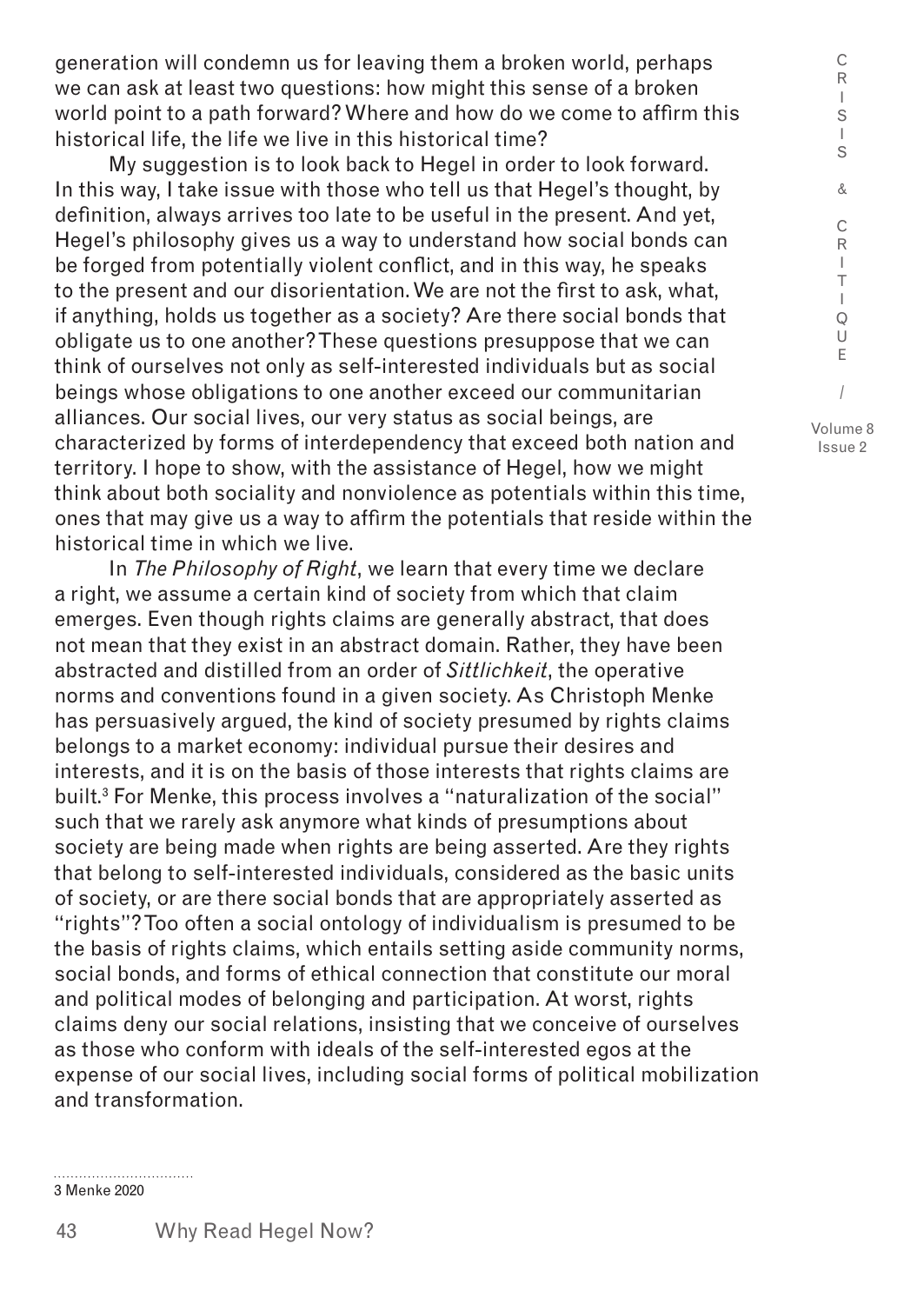Although *The Elements of Philosophy of Right* perhaps most effectively introduces the system of needs and the general conception of *Sittlichkeit*, we can see the emergence of an ontological interdependency in Hegel's *Phenomenology of Spirit* as well.4 One problem with the third element of right underscored by Hegel in *The Elements of Philosophy of Right* is that it assumes that we can base our practical judgments on a shared conception of social mores, conventions and norms. When, however, we live in multi-cultural and multi-lingual societies, we can no longer assume the common character of *Sittlichkeit*. Indeed, any recourse we make to *Sittlichkeit* is either parochial and limited, or involves us straightaway in a field of conflicting social values. Hegel assumed the relative stability of civil society and the family, and yet both of those domains have been reformulated and contested by demographic changes within civil society, the enfranchisement of the colonized, and the radical shifts in contemporary family and kinship in the light of new social forms of intimate association, gay and blended marriages, enduring and sequential social and intimate bonds outside of the conjugal model. If we cannot fully agree with Hegel's account of the social forms that precede and condition legal and political rights claims, can we find other resources in Hegel to give us a broader conception of sociality in which we might draw for the present.

In the *Phenomenology of Spirit*, we were and are confronted with many issues, but chief among them is the question of how the sensuous form of a knowing subject becomes increasingly aware of its own interrelatedness with a series of sensuous objects and, eventually, with another sensuous consciousness. That single other will be duplicated in time, and at a certain point that consciousness becomes part of *Sittlichkeit*. Hegel begins, as you know, with what is called sensecertainty, trying to initiate the experience of reading by beginning with what seems most indisputable and certain – the experience of the senses, the results of indexical reference – and that is where the here, the now, the day and the night all become central actors in this unfolding set of scenes. As the certainties furnished by the senses and the most simple forms of referentiality become subject to doubt, it is important to note that neither the senses nor sensuous phenomenon nor referentiality is ever fully negated – they prove insufficient as grounds for knowledge, but they also prove to be indispensable to any future form of knowledge. As the text proceeds, and our experience of reading becomes the site where every argument is at once displayed and demonstrated, we find, for instance, that there is obduracy to the sensuous world that cannot be overcome, just as in the early theological writings, there was an obduracy and persistence of the body that could not be overcome, except in forms of self-destruction or death. In the *Phenomenology*, death

Issue 2

C R I S I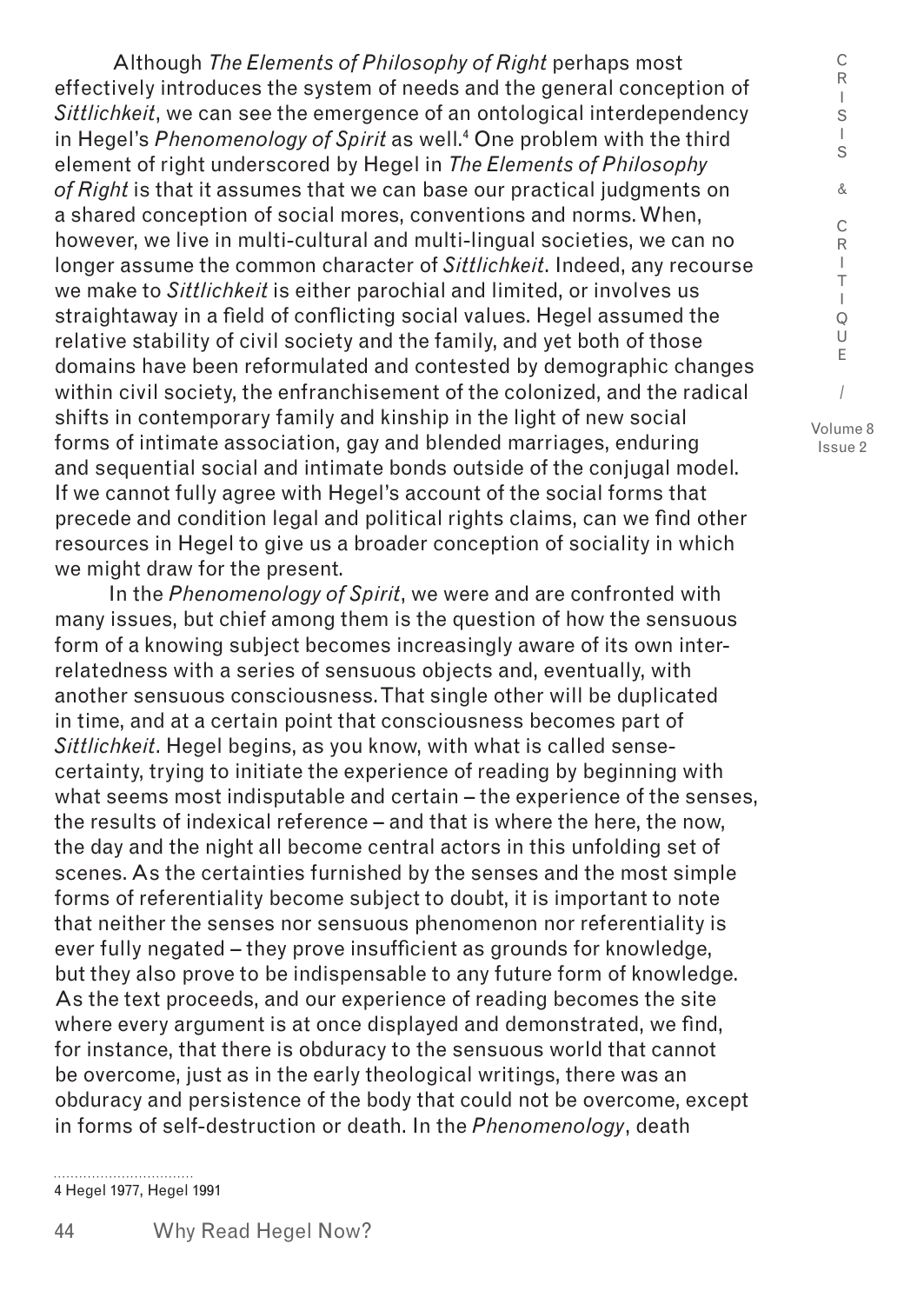becomes more central, first as a site of regeneration, as exemplified in the Bacchanalian revel (one member falls away, and another comes forward, so the dance remains infinite). But then again in Lordship and Bondage where two shapes, two animated, living, and conscious shapes become aware of their similitude, and this recognition of oneself as another, or another as oneself, becomes the basis of what is called Self-Consciousness. This means very simply that self-knowledge, understood as a condition in which one takes oneself as an object for knowledge (and we would have to add, in an Hegelian sense, a *living* object of knowledge) is social. Self-consciousness, or a reflexive form of consciousness, is never fully solitary, and it depends upon another living embodiment of consciousness, which means that *only as a social being can I begin to reflect upon myself*. The scene of the encounter is the scene of self-consciousness. We cannot say simply that there is one subject over here who is self-conscious and then another over there who is self-conscious, since neither is self-conscious without encountering the other. It is the encounter that articulates self-consciousness, which is why self-consciousness is, by definition, social. One might say that it is the emergence of sociality in the *Phenomenology of Spirit* itself. Unfortunately, after a quick experience of anger and dispossession, there seems to be a resolve to destroy the other. And it is not really possible to say that one decides to destroy the other, and the other decides to defend him or herself. What is happening with the one is happening with the other – which is why this encounter cannot be understood as a sociological or psychological description simply. We are used to thinking about one subject acting on another, and that will happen very soon, but at this moment, the life and death struggle is one in which both subjects engage since they are scandalized to find another embodied consciousness, and must destroy that other in order to regain what Hegel calls self-certainty. But it turns out that if the other can be destroyed, so too can the one, that their lives are in that sense interlinked, and that the strategy of destruction inevitably imperils them both. If one is destroyed, then one cannot have certainty in oneself, at which point we are lead to conclude that one must remain alive and social in order to achieve selfcertainty and that *recognition is itself always mutual, which means that it is a feature of a social relationship*, and so not an act that one "I" can perform alone (one reason why Charles Taylor's use of Kant to associate recognition with respect is faulty). There is also, I would suggest, an ethical valence in this encounter, namely, that my life is never my life alone, since my life belongs (a) to living processes that exceed and sustain me, and to (b) other lives, all those other animated and conscious shapes, as it were. And this means that I cannot destroy another's life without attacking a set of living processes of which I am a part. In other words, in destroying another's life, I destroy my own, which is not to say that I am the sole agent on the scene. It is rather to say that there is no

C R I S I S &

Issue 2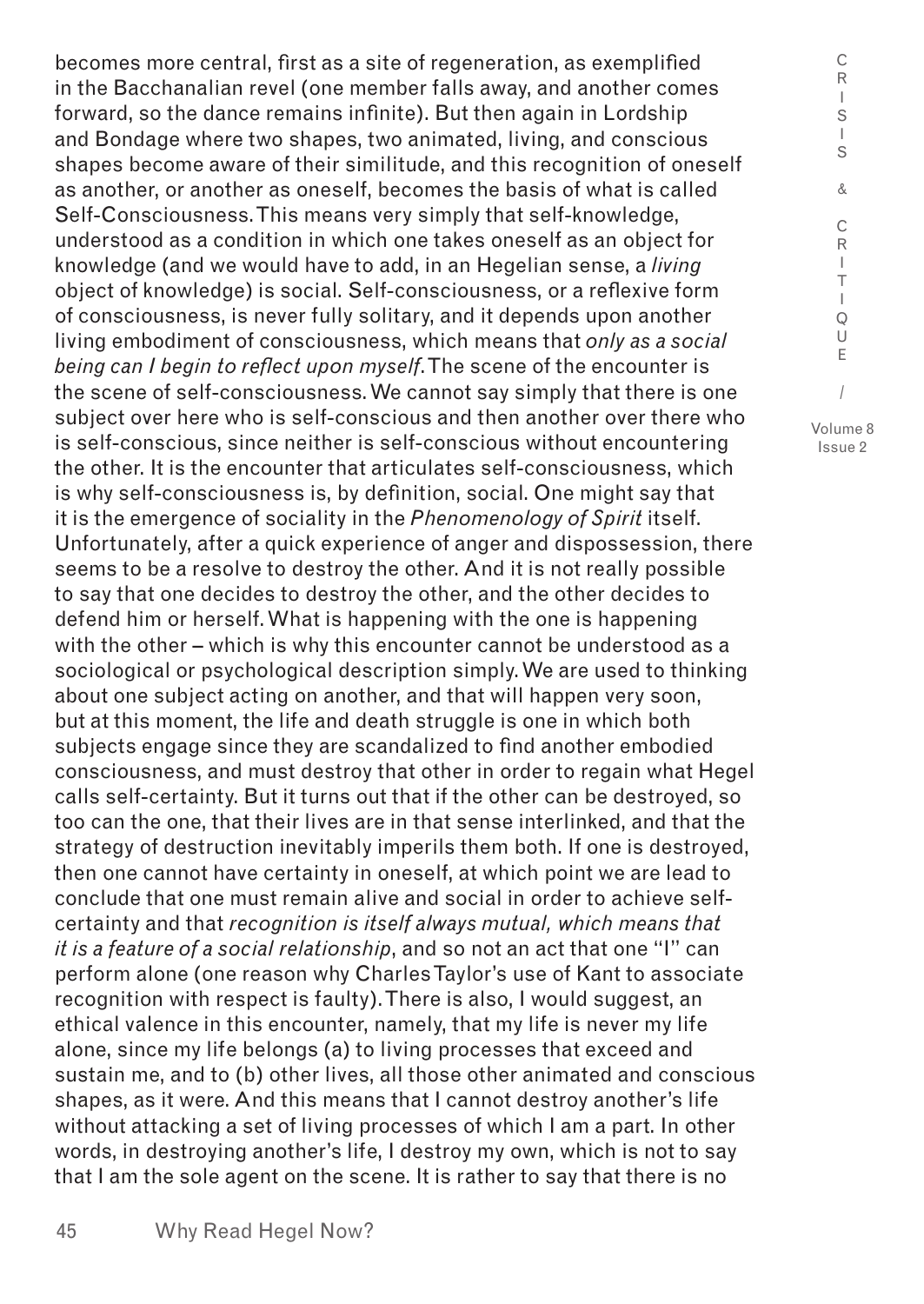way as a living being fully to individuate myself from other living beings. One could say, and I have tried to say, that this idea of a living socius is a possible argument for non-violence that emerges from Hegel's text, even if Hegel himself does not follow that line of reasoning.

The subject of the *Phenomenology* does not know in advance that it is a social creature, but this recognition emerges in the aftermath of a life and death struggle. It is, in fact, in the turning away from violence that the social bond appears for the first time. Violence emerges as a distinct possibility, but recognition that violence will not work is what inaugurates the sense of an ethical imperative to find a way of keeping oneself and the other alive, regardless of the conflict between us. Hegel's account suggests that the first encounter with another self-consciousness is an angry and destructive one. Who is this other who has stolen my identity, who replicates me, and robs me of my singularity? And yet, precisely because this other is in some indeterminate sense "me" I realize that I cannot do away with this other without also doing away with myself. How then am I to proceed? At the moment that destroying the other is ruled out as a possibility, I realize that I am bound to this other, and that there is some way that my life is bound up with the other's life. On my reading of Hegel, this recognition that I am bound to the other is (a) an insight into bodily interdependency and (b) reciprocal ethical obligation.

Of course, not everyone agrees with this reading. For instance, the important analysis provided by Axel Honneth maintains that each self-consciousness recognizes the other, and that recognition should be defined as the action by which each attributes a normative status to the other.<sup>5</sup> Each is treated as bearing value, and the relation becomes reciprocal on the occasion which each attributes a normative status to other that attributes value. Indeed, recognition comes to look very much like Kantian respect on Honneth's model. In the Kantian reformulation of Hegelian recognition, the reciprocity of that relation becomes transformative; each is transformed by the respect of the other. We are, each of us, changed by respect, a view confirmed by Toni Morrison's recently published essays entitle *Self-Regard*. 6 I would understand that slightly differently. The two subjects who encounter each other are not only transformed by one another, but also formed by one another. In other words, if we ask how a subject comes into being, we see that every subject emerges from dependency, struggling with the process of differentiation. From the beginning, one cannot stand on one's own; one cannot exist without the support of the other and by implication, the social and economic network of support on which the caregiver relies. Each subject emerges as a distinct thinking and speaking being by virtue of a

5 Honneth 1996

6 Morrison 2020

Issue 2

C R I S I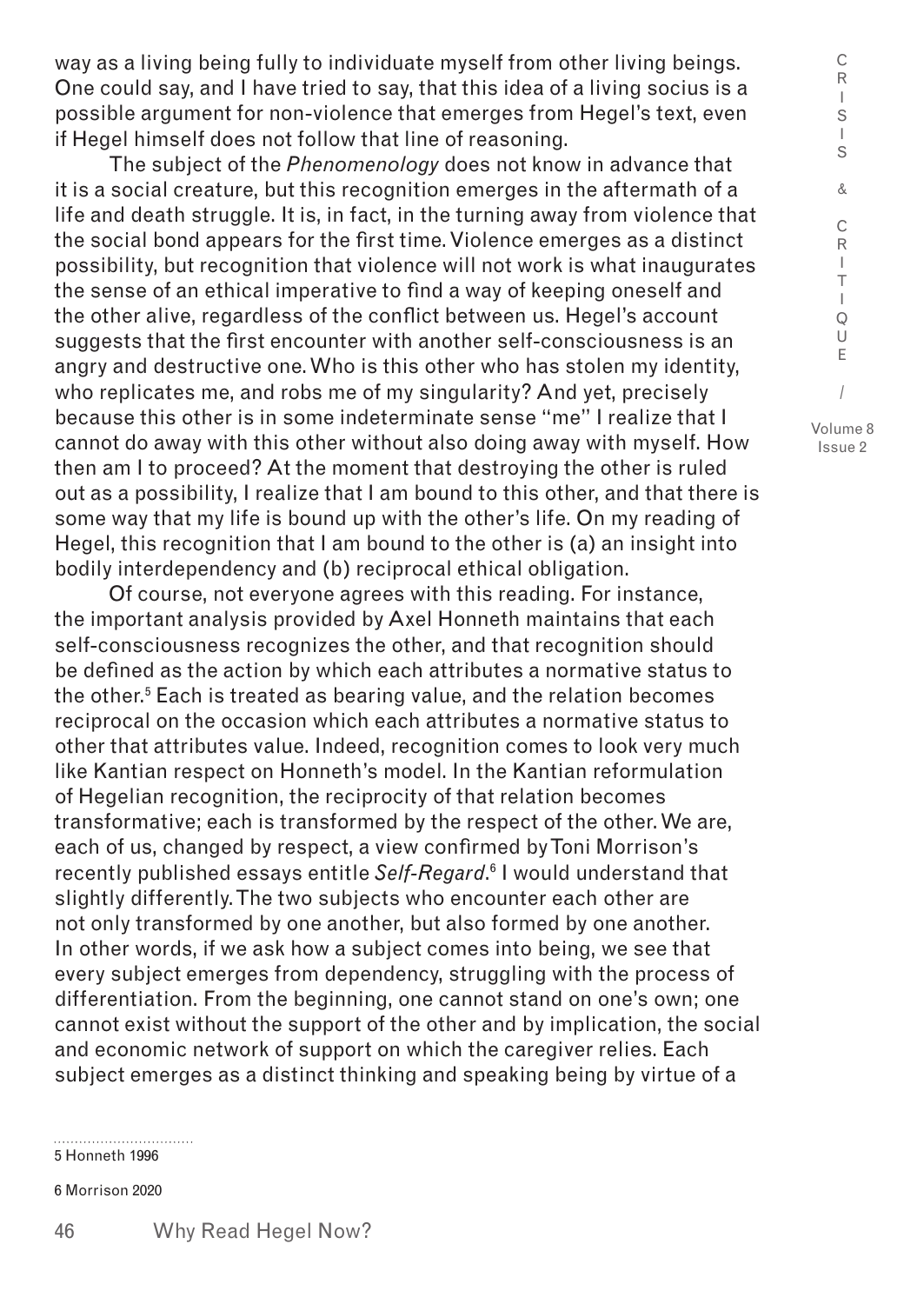formation at once social and psychological, bound up with dependency. Sometimes that dependency is joy but other times it is psychically unmanageable. Dependency is thus fraught with ambivalence.

Thus, I share with Honneth the Hegelian view that we are the sorts of the creatures who desire recognition, and who come to understand ourselves by virtue of the social relations by which recognition is conferred and received. But our distinct status as subjects bearing individual values is the effect of a social formation, one over which we do not have individual control. That first moment of encounter in *The Phenomenology of Spirit* in which it appears as if the other has supplanted me is enraging and unexpected. The other appears first as an unexpected likeness, and instead of being happy to have some company, the subject experiences this sudden duplication of itself as a threat. How is the first self-consciousness to gain certainty of itself? To recover his singularity, his non-reproducibility, the other must be extinguished; this combative resolve is the most defensive and destructive position that emerges in the course of subject formation. But luckily, it is overcome. As in all Hegelian progression, the overcoming of murderous intention leaves its active trace: aggression survives, as does conflict, but physical destruction is no longer an option. But why? What lets us move beyond that scene of potential and reciprocal murder is the recognition not just that the other is like me and equal to me, deserving respect in the way that I do, but that our two lives are bound together. We are bound together an interdependent relationship as two living processes dependent upon the continuing life systems of nature, infrastructural systems that support life, and the very possibility of the economic reproduction of living beings. Thus, when we come to understand ourselves as social creatures we also recognize, even if belatedly, that we are already related to those with whom we negotiate the terms of recognition, and that we are each defined by that relationality. With Martin Buber, himself influenced by Hegel, we can say that we are in a living relation to one another.7 This insight moves beyond the dyadic structure of caregiver and infant. The caregiver who secures the life of the child must also have her life secured by a broader network of support, including paid labor. What appears in childhood as dependency is not overcome with the advent of independent individuals. It moves, rather into forms of social interdependency, a combination that might be described in Hegelian terms as both a system of needs and *Sittlichkeit*. Indeed, if my life depends on yours, and yours on mine, then this reciprocity characterizes a common condition, a form of belonging. Indeed, over and against the Kantian view, I would argue that we belong to one another prior to the act of recognition that constitutes our respective value in the eyes of each other. When we recognize each other, we take stock of a relationship that has bound us together from the outset, even

& C R I T I Q U E / Volume 8

C R I S I S

Issue 2

7 Buber 1971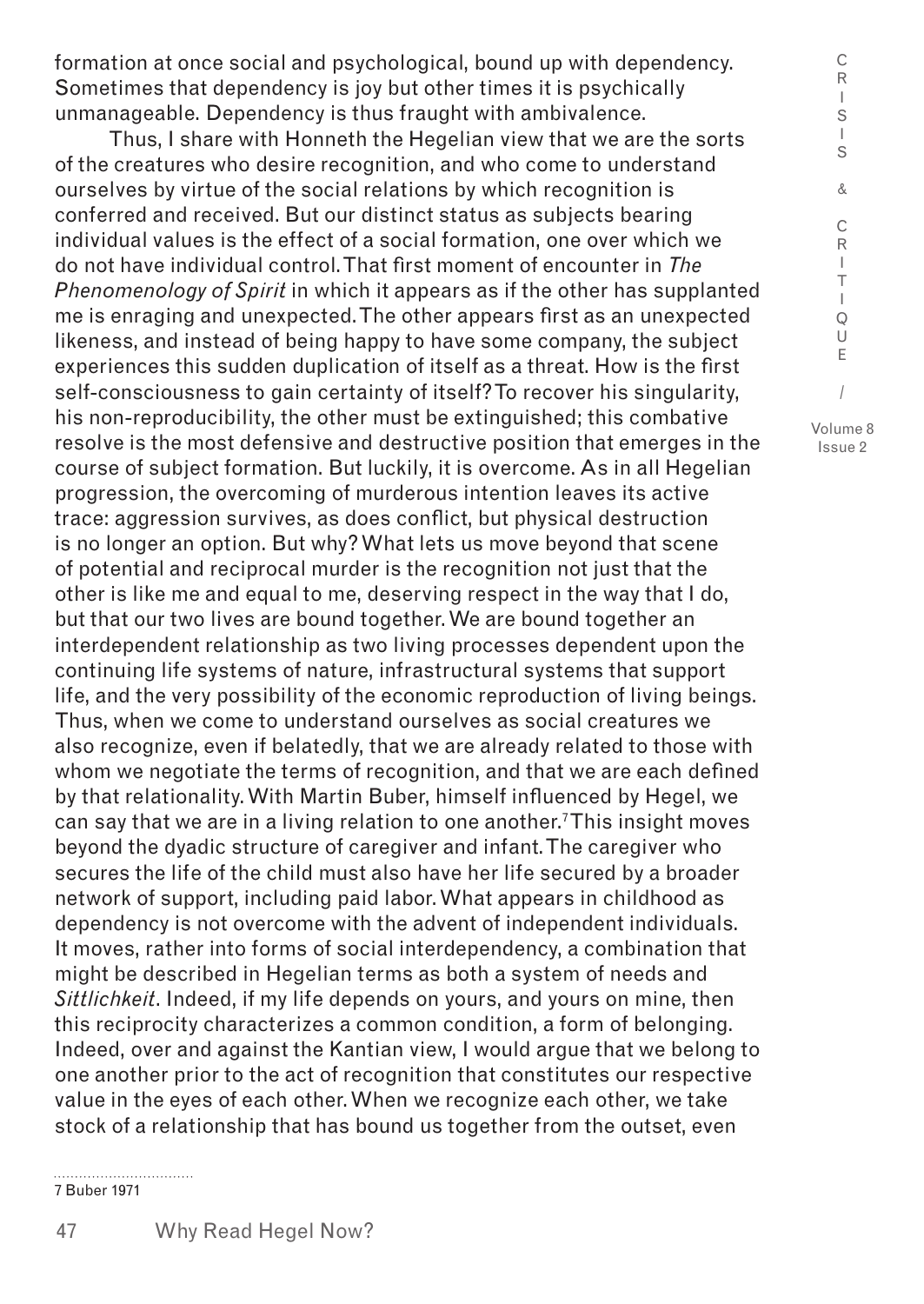though, in the scene that Hegel describes, it seems we each were fullblown adults, independently living shapes (*Gestalten*), who just happened upon another such living form in the course of a strange journey.

 Thus, there remain good reasons in our reconstruction of Hegel for not separating the struggle for recognition from the life and death struggle. One key reason is that the ethical imperative not to kill emerges precisely from the recognition that what can happen to the other can also happen to me and that we are bound together in this predicament and process called life. The social bond between us depends upon this reciprocal recognition of our living dependency, our interdependency as part of our shared life. Of course, dependency and interdependency are not always beautiful experiences. The life and death struggle survives in transmuted form in the Lordship and Bondage section of the text. The dependency of the worker on a lord who does not recognize his humanity is not finally tolerable. That worker discovers his independence in the object, but the object cannot be separated from the economy unless every worker is a radically self-sustaining individual. Here Hegel prefigures a psychoanalytic insight that dependency is both necessary and sometimes intolerable. For Freud, it is the infant who seeks to differentiate from those on which she depends at the same time that that differentiation is never fully complete. The ego psychologists imagine that differentiation as complete, but Winnicott and relational psychoanalysis more broadly disputes that possibility.8 The self-conscious subject who thinks it can destroy the other does not realize that its own life depends upon the continuing life of the other. The nature of life is that it generates independently living beings, but they are part of living processes that exceed their individuality. In Hegel, this is the tension between universal and particular life. In recognizing that in killing the other I may also be killed, I recognize something more than mere likeness. This is also my life over there, and that life is also in or of my life in some way. I may not have chosen to be connected with that other and, surely, I was never given a contract to sign. The bond is precontractual in the sense that no life emerges without another, and that this implication of one life in another is part of the very process we call life. Once that dependency is acknowledged, new solutions to aggression must be found that exclude the possibility of the violent destruction of the other's life. With Freud, and with Klein, I do not think that aggression can be fully overcome (Freud claimed that ambivalence was constitutive of all love relations).9 And Hegel understood by *Aufhebung* a process in which something was cancelled, overcome, and yet preserved. Aggression both preserves and overcomes the life and death struggle. And though it is not a word that

/ Volume 8

Issue 2

C R I S I S & C R I T I Q U E

8 Mitchell 1988

9 See Butler 2020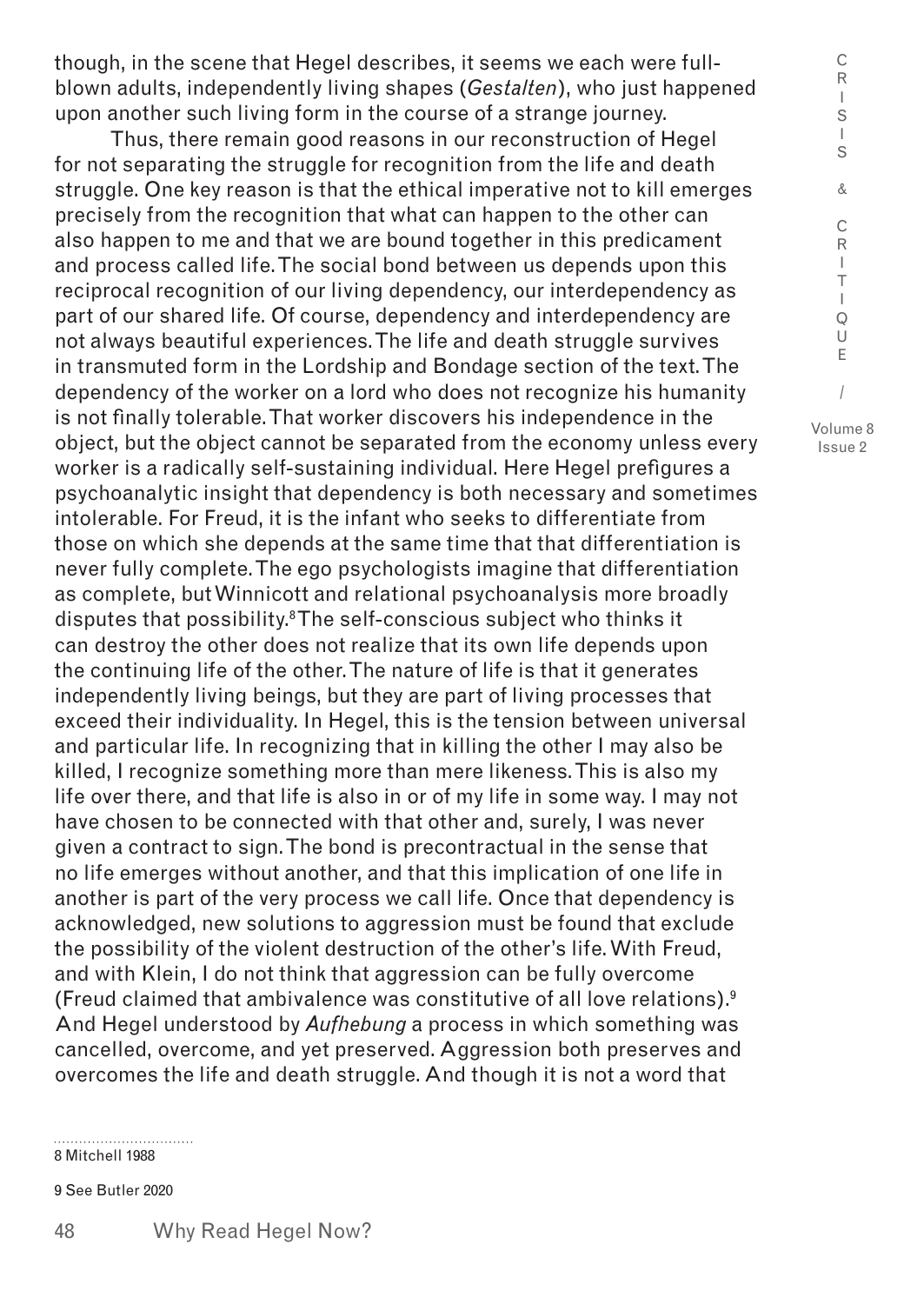we find in Hegel, we can discern its trace in the continuing struggle of the bondsman, and the internal conflicts of the ascetic and the skeptic. An ethical imperative emerges here that is, in my view, more robust than respect. It does no less than reformulate the commandment, "Thou Shalt Not Kill". Ethically, we are all under an obligation to find modes of expression that are not destructive, to cultivate ethical practices that acknowledge and work with aggression without allowing its conversion into violence.

The theme of interdependency becomes explicit in the Lordship and Bondage section of *The Phenomenology of Spirit*. I will not reconstruct that encounter in detail, but I draw attention to that section because indirectly it introduces an economic dimension to social life and, as we know, provides one model for Marx as he seeks to understand exploitation and hold out hope for emancipation. Hegel's Lordship and Bondage describes a feudal relation, and yet some aspects of the analysis anticipate Marx's account of alienated labor within industrial societies. You will remember that the bondsman is treated as an object and yet finds himself working on an object. Is he the same kind of object as the one on which he works? In the process of working on the object, the bondsman sees the effects of his own labor on the object, and his self-consciousness emerges in the course of making that recognition. It was doubtless terrible to be an object, and yet only by existing outside himself in external form was he able to see himself, and to recognize that he is something other than the object that he sees. His object bears a human trace. As a body that labors, the body also bears the trace of the object, a shape among shapes in the phenomenal world. It is tempting to resort to an anthropocentric reading and to claim "ah, the object is now nothing more than an extension of the subject, a projection of the subject, and whatever is deemed valuable in the object is the result of human labor. But the object is more than the repository or expression of human freedom or labor. The human dependency on the object is insuperable, for the object can be nourishment or it can be the stuff from which shelter is made, or shoes, or machines that let us breathe or, indeed, the entire infrastructural apparatus without which human life cannot be sustained. Self-consciousness is only possible *within an object world*, and without objects, none of us could know ourselves as humans. They are not our opposite, but our supports, the conditions of our existence. The slave emerges from enslavement within a social world of objects, and if he seeks to rid himself of the object-world, or his/her own status as a body in the world, that denial cannot be sustained. Asceticism has its allure, especially for a subject who comes to experience his separateness from the object as a terrifying freedom.

Hegel tells us that this fear and trembling coincides with the recognition that the bondsman is free or, rather, that his labour can and has become the means through which he can achieve his independence Issue 2

C R I S I

49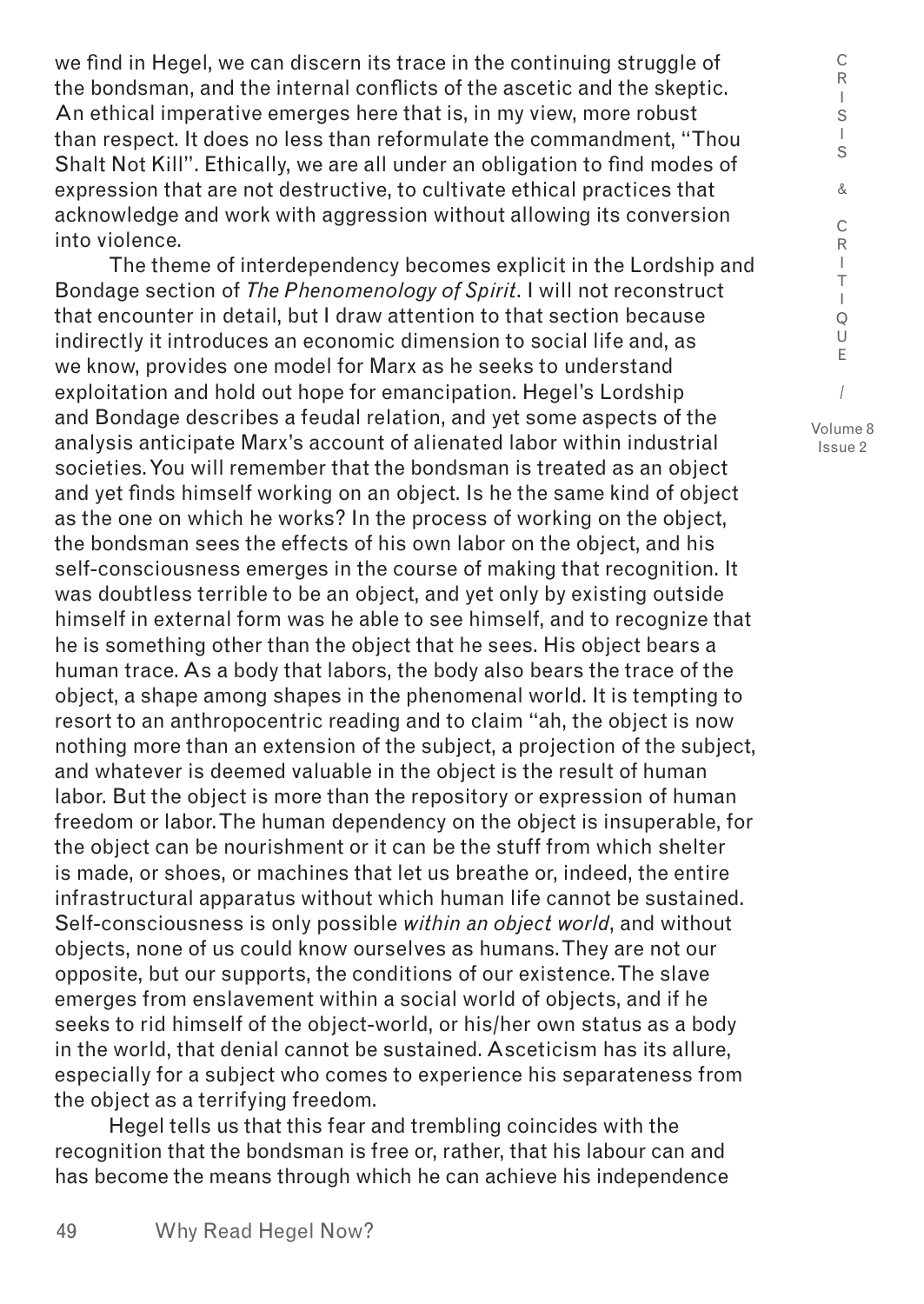from the Lord and even know himself as a free and independent consciousness. But does the bondsman, in breaking free of the Lord, break of free of all social interdependency? Or does he break free only from a form of dependency that is exploitative. After all, his labor is extracted under a condition of unfreedom. Similarly, the Lord does not know what to do upon seeing clearly his own dependency on the bondsman. The bondman feeds the lord, builds his shelter, surrounds him with a world of objects. He finds that whereas the bondsman was earlier chained to the Lord, and the object, the Lord is now chained to the bondsman for whatever goods he requires to live. This form of economic dependency is wretched and exploitative. But that does not mean that interdependency can, or should be, replaced by independence or radical individualism. It means that the system of needs, foregrounded in Hegel's *Philosophy of Right*, has to be thought in terms of a sustaining *Sittlichkeit*, a set of norms, conventions, and practices that sustain a shared mode of life.

The future is hardly clear once the reader moves past "The Struggle for Recognition" and "The Life and Death Struggle," once the bondsman frees himself from the Lord, and the Lord sinks into a defeated recognition of his own dependency on those who labour for him. But a few principles emerge from these famous philosophical scenes. At the end of the Life and Death Struggle, we come to understand the imperative not to kill. Further, that proscription does not simply apply to an individual ethics. Rather, now what is called for is a *social organization* for our lives that reflects and honors this living interdependency, this set of interdependent lives – one no longer organized by violence or exploitation. And though individuals, groups, and nations can and do destroy one another, can it be also said that at such moments they are destroying themselves, not only making themselves into candidates for destruction, but increasing the possibility of a reciprocal act of destruction. One could make a causal argument: one form of violence leads to another. But Hegel's point is different: as social creatures, we are to some extent defined by our social bonds: any attack on that bond is an attack on the self. And any attack on oneself or another is an attack on that social bond. This insight resonates with Hobbes but finally runs counter to his conclusions.

The Hobbesian wager is that if I seek to destroy the other, the other may, seeing signs of my intention, decide it is better to destroy me first. We each calculate the risks to ourselves in doing violence to one another. The operative mode of reasoning is instrumental, and probabilistic. And yet, if we belong to societies in which we seek to sustain the lives of everyone who is, or should be, part of that society, then we embrace a principle of equality on the basis of this insight into interdependency. Further, we support social services as public goods worthy of support, including health care, environmental regulations that guarantee clean water and eliminate toxic waste. It follows as well that we would oppose

/ Volume 8 Issue 2

C R I S I S & C R I T I Q U E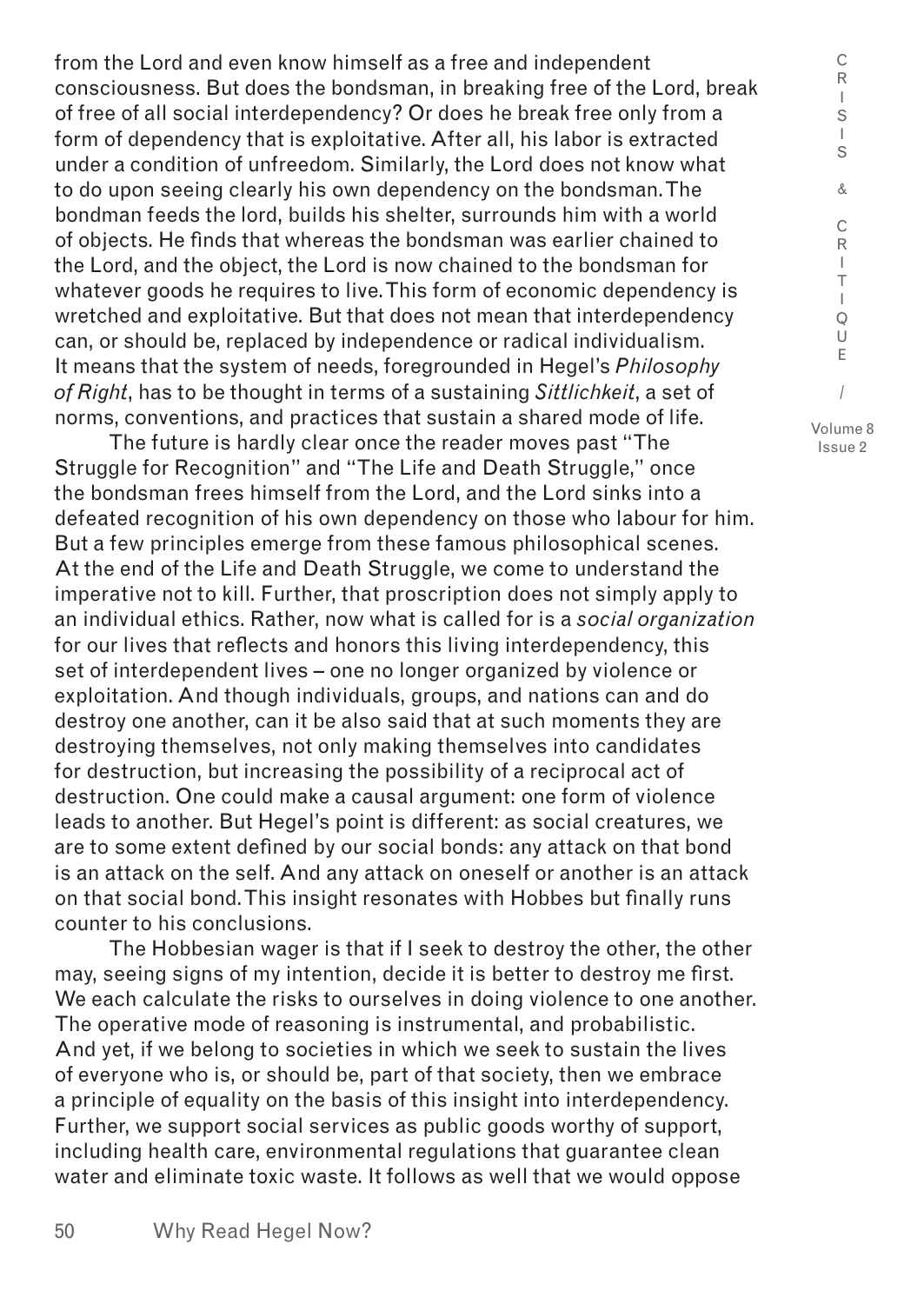all forms of economic exploitation in the name of our shared life together, the life in which we share as interdependent beings.

This view runs counter to the calculating individual of classical liberal theory, of which Hobbes is but one representative. But this view in favor of social welfare and public goods also runs counter to the neoliberal modes of governance that would outsource all public goods to the market in its limitless drive toward the full privatization of those goods and entitlements that were once defined as central features of social democracy. Hegel's perspective allows us to accept the differentiated character of society without embracing fascist notions of social unity or classical liberal notions of radical individualism. And yet, Hegel's philosophy depends upon the idea of the people as a unified nation, and a political form of strong national state power. In a time in which national sovereignty is challenged by transregional and global processes of immigration, security, and financialization, what use is Hegel for us now?

You have been kind to listen to my readings of Hegel's *Phenomenology*, but I can already anticipate a series of critical questions you may have: who belongs to this society? Who is permitted entry? And who is stopped at the border or pushed back into conditions of precarity and dispossession? Hegel cannot give us the answer we need, but perhaps we can draw from his work to reconfigure this time of mass immigration and increasing hostility toward the rights of migrants, the human rights of those who seek sanctuary and asylum or the chance to secure a livelihood that would let them emerge from poverty or escape from famine or war.

In the final part of this paper, I propose to turn to Hegel's discussion of criminality, also in *The Phenomenology*, to ask about the powers of exclusion that allow the nation-state to seal its borders and establish itself as a closed unity. Finally, I will return to the question of whether potential for affirming the historical time in which we live can be found in Hegel, suggesting that the time of his text and the time of our lives are not the same time, but that the encounter between them is disorienting. Whether or not this disorientation is productive will be yours to decide, but I wish to suggest that reading our time through a book from another time allows for a disorientating perspective that we may rightly call *critical*. At the same time, it makes possible a new orientation in which we might affirm the social values against the threat of their destruction.

On the face of it, Hegel's idea of culture or *Sittlichkeit* seems conservative, if not reactionary. After all, it refers to the collection of customs, conventions, practices, and norms that govern and direct conduct. *Sittlichkeit* takes a different form in the *Phenomenology* than in *The Philosophy of Right*. It includes, for instance, the unconscious ways that those very conventions, practices, and norms are reproduced in everyday life. Hegel gives the example of Oedipus who did not know

C R I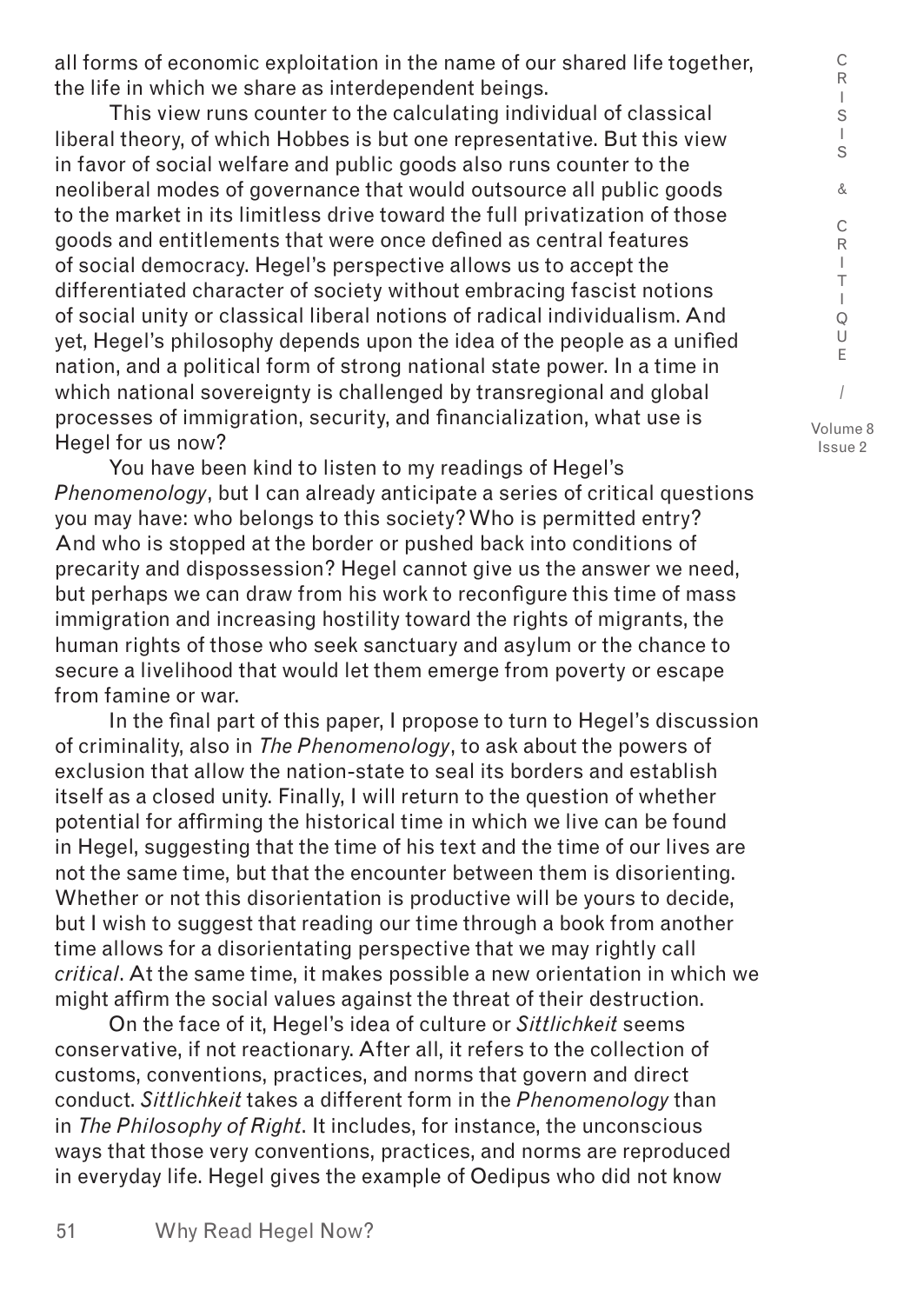the father in the man he slew. He writes, "the son does not recognize the father in the man who has wronged him and whom he slays, nor his mother in the queen whom he makes his wife. In this way, a power which shuns the light of day ensnares the ethical self-consciousness, a power that breaks forth only after the deed is done, and seizes the doer in the act. "(E238) And yet, this truth – and the interdiction against killing – makes itself felt as the city becomes afflicted by a plague. The guilt that follows is the unconscious operation of that interdiction. And law then emerges as a way to codify that interdiction. But *Sittlichkeit* is more than law; it is the customs (*Sitten*), norms, and practices in which law is embedded. For our contemporary purposes, we could say that *Sittlichkeit* names the implicit or unconscious power of culture articulated in action and conduct and whose organizing principles and aims are generally revealed only in the aftermath of action and through its consequences. This is an instance of that *Nachträglichkeit* with which we began. *Sittlichkeit* names the power of cultural norms, for instance, to act upon us, to form us quite without our knowing. So before there is any question of whether or not we are conforming to the demands of culture or following certain culturally stipulated rules, we are in the midst of a matrix of norms and rules that we never chose and whose power over us is only partially articulable at any given time. In the section on "the ethical order" or *Sittlichkeit*, Hegel remarks that it is in and through speech that any of us come into existence, and that speech is that kind of action that establishes the singular "I" in the world. But this speech always, he argues, "comes as such into existence, so that it exists for others….Language…alone expresses the "I", the "I" itself… its manifesting is also at once the externalization and vanishing of *this* particular "I"…(it is an infection, heard or perceived, [and so passes into the lives of others..,] **its vanishing is its abiding…**" Here we understand that any assertion of identity is a statement made to and for others, and that its actual or potential addressee is part of the assertion itself. No one asserts an identity to the air, unless that air is thought to arrive as breath for another to take in. In other words, even our most selfreferential and monologic linguistic actions are for others, operating in a grammar that is shared, indicating the desire to be heard or understood, to vocalize, or reach another. Every statement of identity implies the other, takes place within a scene of address, and so moves toward a social world that exceeds identity.

Under conditions of multi-lingualism, translation is the only possible way for language to reach pass national and territorial border, or for the nation itself to commit to its internal heterogeneity. Translation is a practice that seeks to bridge the divide between one language and another, but also to accept the overlapping and evolving spheres of *Sittlichkeit.* As important as hospitality is as an ethics and a political practice, it holds onto the idea of the host and the guest.

& C R I T I Q U E / Volume 8

C R I S I S

Issue 2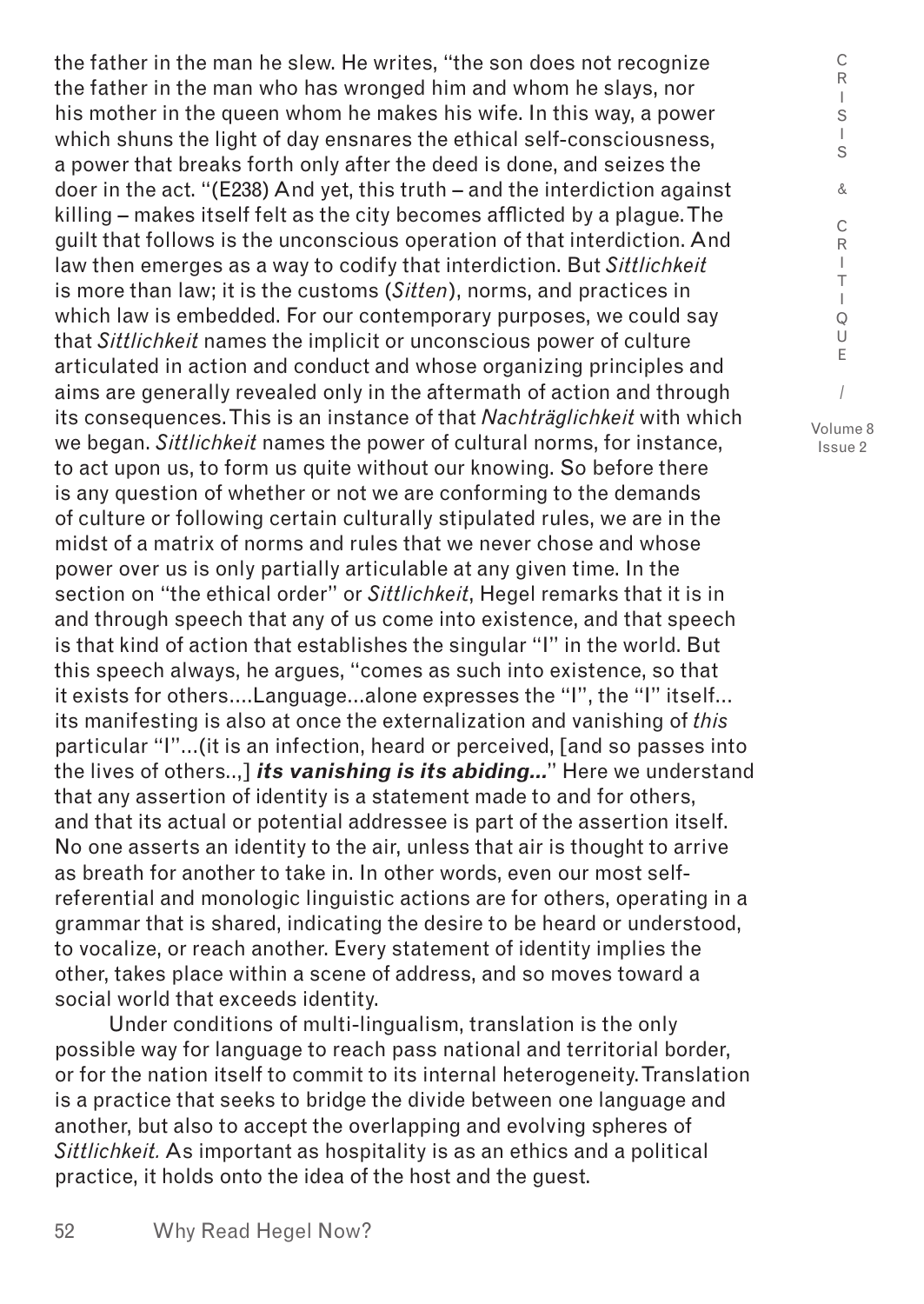A truly multi-lingual and multi-cultural community is one in which that very heterogeneity defines the socius. If there is no way to recognize another without a language that facilitates and mediates that recognition, and one feels recognized only in and through the language that one speaks, then some new sense of recognition has to be found in the midst of translation itself. This does not mean that everyone is separated by their separate language; rather, languages in the plural are important to the emerging sense of society that is now permanently transformed my immigration, displacement, and multi-lingualism. Translation becomes then both the means and the end of reciprocal recognition. Translation cannot be a one-way street, assimilating foreign languages to the national or dominant language. Translating a work, or a conversation, into a language can transform that language that now houses the foreign as part of itself; the distinction between what is foreign and what belongs transforms in the course of translation itself. And translation brings out those elements in language that resonate with another, a sphere of affinity that renews languages and leads to new coinage, new syntax, and new poetry. As important as it is to preserve German, it is equally important to release German into its contemporary life so that it may live in history, transformed by its contact with other languages, indebted to the foreign and the foreigner.

Hegel was right that the process of recognition transforms those who are recognized. We are recognized for what we are and the language we speak, but in the course of being recognized, we are also transformed by that very process: we become different, and we start to belong, through an intimate translation, to a broader community, one that is defined not by its national border nor, indeed, by its national language. Hegel would disagree with me here, for sure. But perhaps by reading Hegel now it becomes possible to think about the practice of translation within a multi-lingual word as a contemporary practice of recognition. I depart from Hegel, but that means he is a point of departure for what I think, but also a thinker I had to leave in order to continue to think on my own terms. What I take from Hegel still are his insights into the encounter with difference, the potential aggression, the interdiction against violence, the condition and ideal of interdependency, and the challenge to think beyond the nation state and its closed borders. Hegel helps to orient me in times like these where I do not know how to tell the time, or to establish a clear spatial and temporal orientation within the political world. He shows us how the potential to commit violence is averted through the affirmation that one life is bound up with another life, and that neither subjugation nor exclusion work as a strategy to restore a notion of national unity that is already gone. The heterogeneity that has taken its place establishes us at the edge of translation where the boundaries of language are porous, and the chance to become transformed by what is foreign is

S I S & C R I T I Q U E / Volume 8

C R I

Issue 2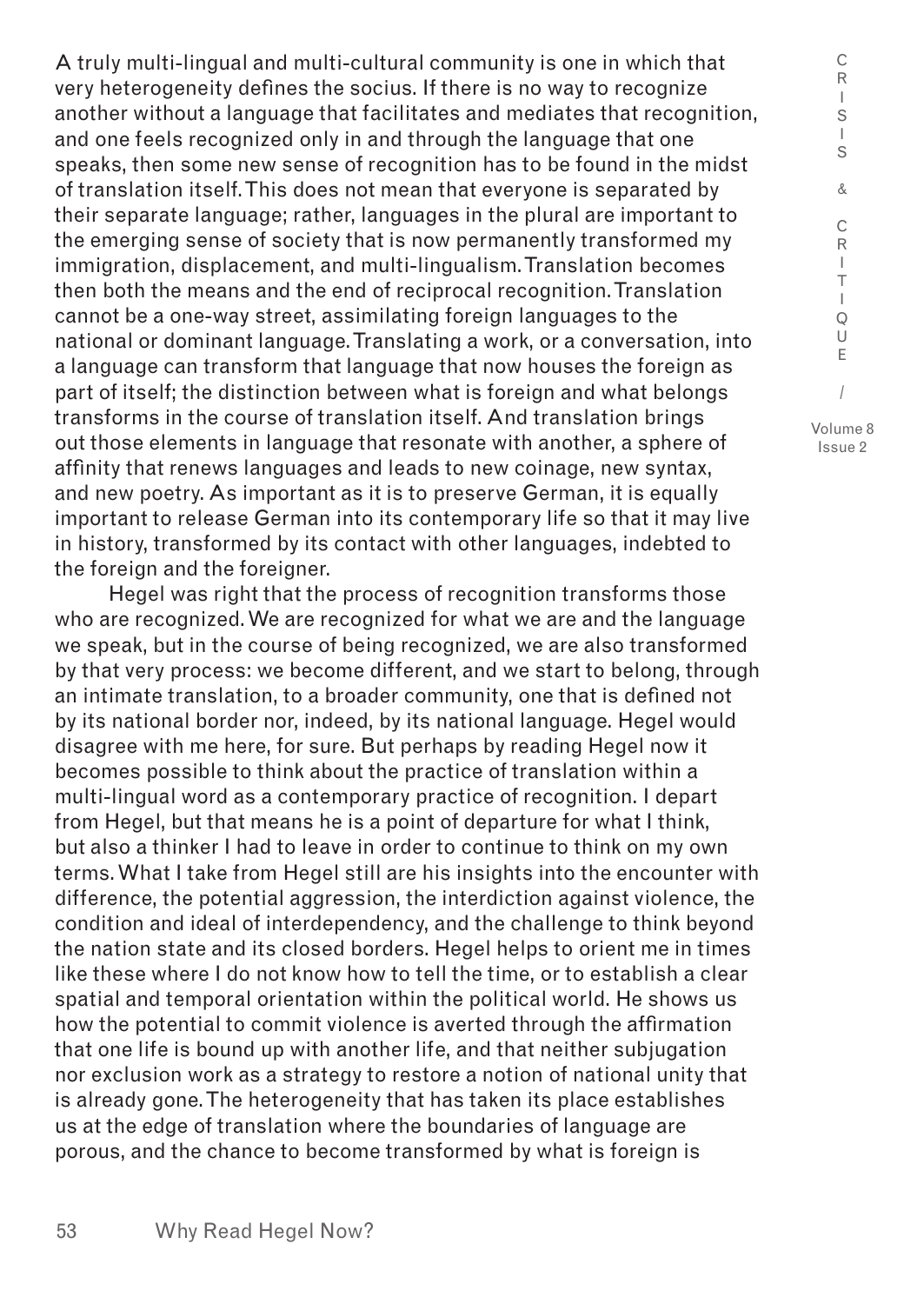promising.10 It does not destroy the language we speak, but animates its worldliness. Yes, we are individuals, but we do not have to follow a form of individualism which leads to anomie and isolation. In our differences, we can, and do come together, to preserve the very conditions of livable life: the environment, medical care, freedoms of movement and expression, economic equality and a rejection of exploitation and sustained precarity. The lines we draw to differentiate us from others may appear at first to be the condition of survival. But those we exclude through drawing such a line are among those upon whom we depend, in their absence, to build what we call our identity. Beyond identity is the possibility of a reciprocal transformation, one that accepts the hostility, the challenge of translation, the possibility of a mutual recognition that is transforming and enlivening. There we find no simple harmony among us, but a struggle worth continuing to keep each other alive for a life transformed and transformative, alive with the sense of a social and natural world on which we depend and which we must safeguard. The closed border defines those inside by those who have been refused, but those considered foreigners within constitute an internally refused population, a population treated as refuse. Hegel exposes the impossibility of this strategy of negation that is mistaken about how best to preserve life. For it is only through the contact with what is unexpected, disturbing, and promising, that we come to see, hopefully not too late, the social bonds that, without our knowing, claim us ethically. These are the bonds that, for better or worse, let us live, and live on, in a sense that is truly alive.

C R I S I S

<sup>&</sup>amp; C R I T I Q  $\cup$ E / Volume 8

Issue 2

<sup>10</sup> Adorno 1992, pp.287-291